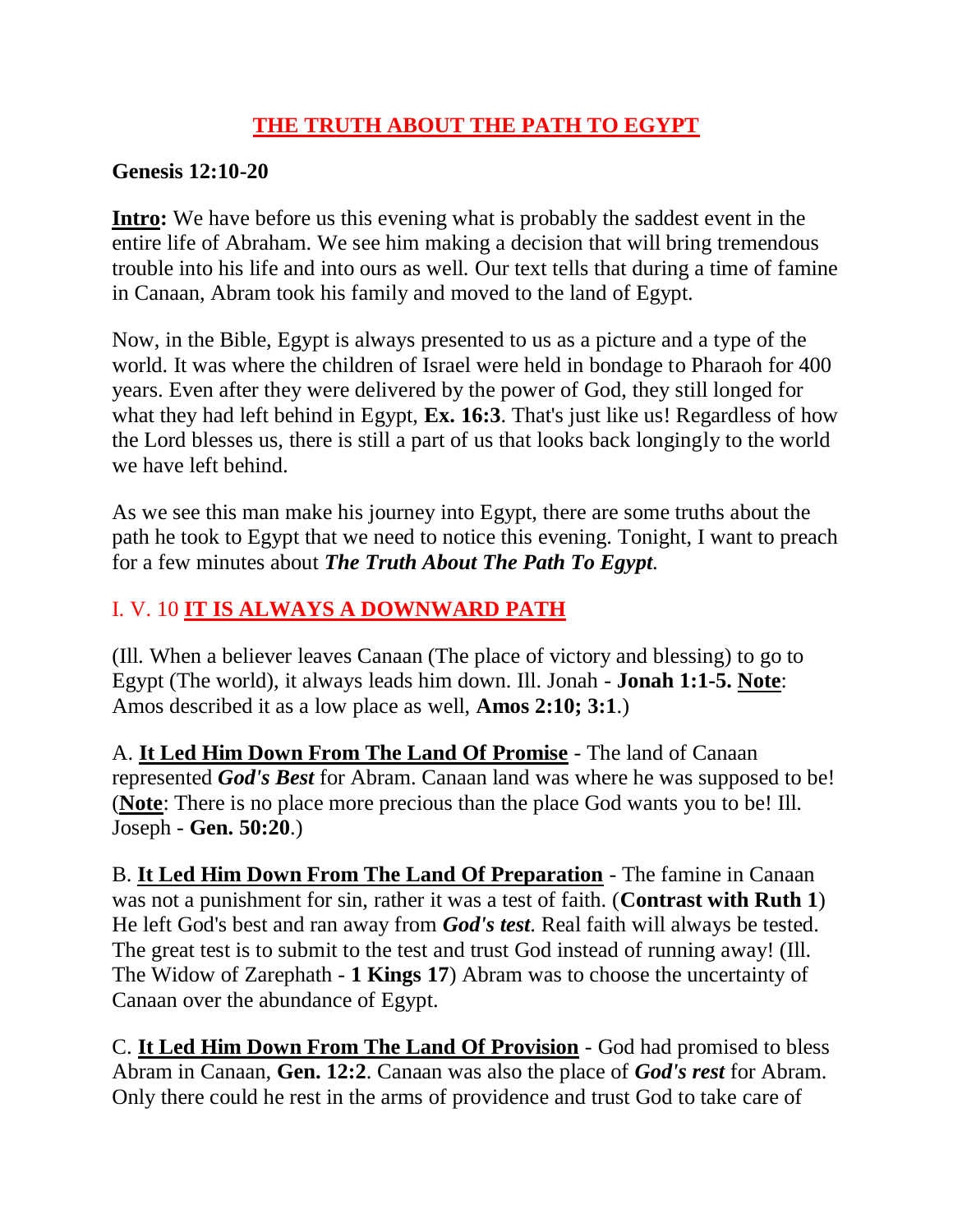him. (Ill. The best place to be is where the Lord places you, even if it is difficult -Ill. Elijah - **1 Kings 17:4, 9** - "*There*")

## II. V. 11-15 **IT IS ALWAYS A DISHONEST PATH**

A. **Abram Birthed A Lie** - It is a sad day when a believer turns away from the truth o embrace a lie. This may be the saddest episode in Abraham's life, and it forever preserved in the word of God. We can learn from his mistake! (**Note**: We all have those times when we birth a lie in our hearts to try and justify the things we do and allow in our lives.. It is a sad day when it happens!)

B. **Abram Became The Lie** - After he told the lie, he began to live the lie! One lie always leads to another! (Ill. This is clearly seen in David's lies and actions following his adultery with Bathsheba - **2 Sam. 11**.) Your lies always affect your life!

C. **Abram Believed The Lie** - He came to believe the lie he had fabricated more than the truth he had received from God. **Verse 12** tells us that Abram was worried about something that could never happen. He could not die because God's promise to him had not been fulfilled, **Gen. 12:2-3**. (**Note**: This always sin's way, **Gen. 3:1- 6** - Eve sinned because she believed the devil's lies more than she believed God. Peter fell because he believed his own lies more than he believed the Lord's word - **Mark 14:30-31**.)

# III. V. 15-17 **IT IS ALWAYS A DISASTROUS PATH**

A. **Because Of The Potential** - Abram's sin had the potential to cause others to fall. Pharaoh could have taken Sarai to be his wife! (**Note**: When a believer goes to Egypt spiritually, it causes others to fall away or stay away. Ill. Ghandi said that the reason he never became a Christian was other Christians!)

B. **Because Of The Punishment** - Abram's sin brought God's hand of judgment into the situation! (**Note**: Wouldn't it be a shame to know that our sin caused a believer to stumble or a sinner to be confirmed in his decision for hell? Ill. **Matt. 18:6**)

C. **Because Of The Profits** - The Bible tells us that Abram left Egypt with more than when he entered. This is not always the case, Ill. The Prodigal - **Luke 15: 11- 24**, but sometimes the believer will prosper in the far country. However, those things that people think are gain are really often loss! Among the servants Abram acquired while there was an Egyptian girl named Hagar, **Gen. 16:1-3**. She became